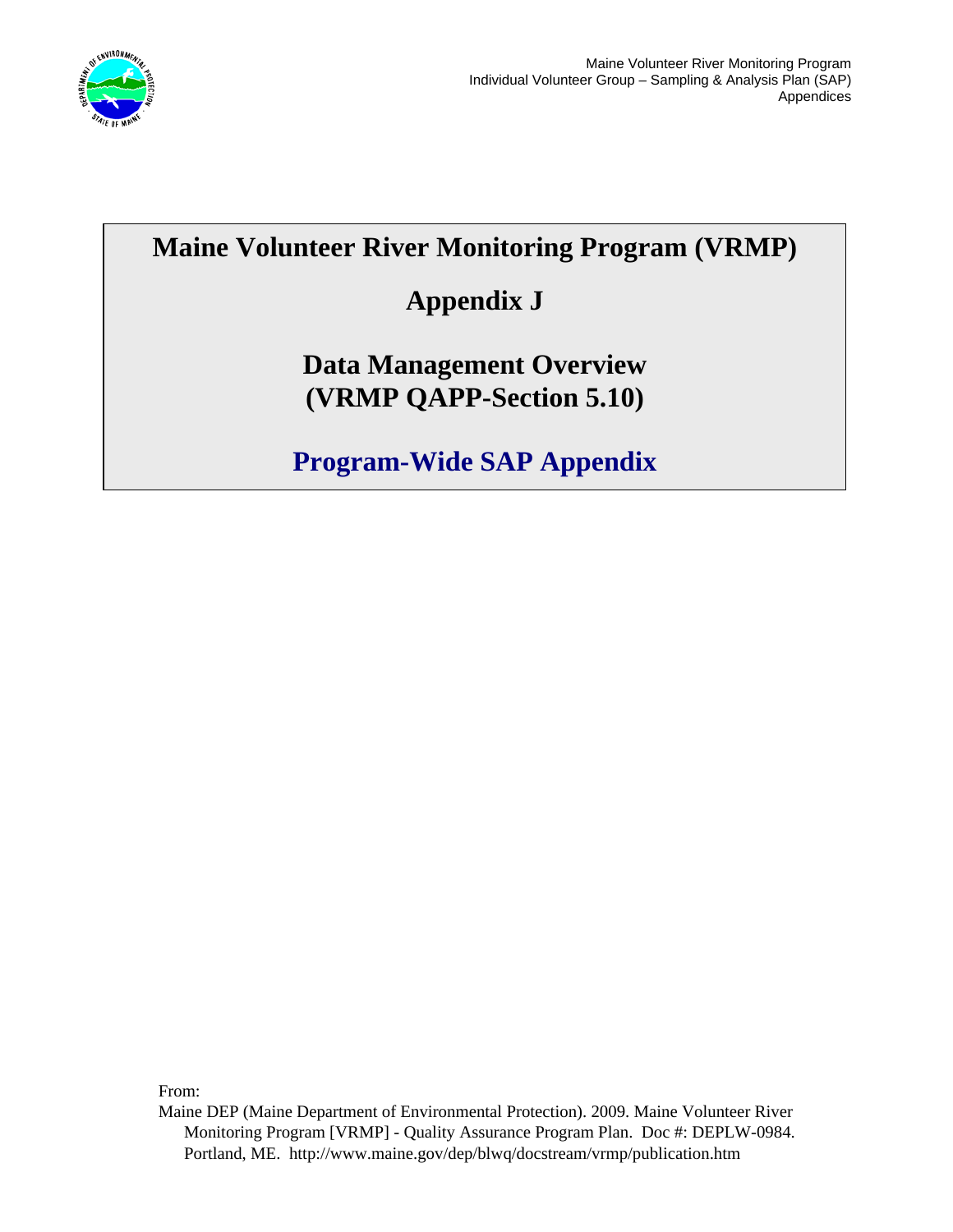

# *Section 5.10 – Data Management begins at the bottom of this page.*

## **5.8 Inspection/Acceptance of Supplies and Consumables. IBB.** (Element 17)]

## **TOPICS**

• Inspection/acceptance of supplies and consumables

Supplies and consumables are inspected upon receipt by the individual volunteer groups. In the event that these are found to be unacceptable, they will be returned to the supplier or manufacturer. Once accepted, if an item appears to be damaged or soiled, the item is not used but discarded or returned to the provider, as appropriate. Also, chemical expiration dates will be checked at least annually, and expired chemicals will be disposed of as directed on label instructions (Table 5a). Local laboratories or the VRMP staff may be able to assist volunteer groups with the disposal of these chemicals.

# **5.9 Non-Direct Measurements / Data Acquisition Requirements. [B9. (Element 18)]**

### *TOPICS*

• Non-direct measurements / data acquisition requirements

The VRMP anticipates using geographic data derived from U.S.G.S. maps and State of Maine Office of GIS (geographic information system) coverages for tasks such as organizing volunteer groups and data by H.U.C watershed, data visualization, map-making tools, learning about local watershed land-uses, etc. The State of Maine GIS data layers typically have metadata (data used to describe other data) associated with them explaining any background information or limitations it may have. Any other types of non-direct-measurements or external-sources, and their limitations, will need to be explained in individual volunteer group's SAPs. VRMP staff knowledgeable in GIS and GPS technology will assist volunteers groups as time allows.

# **5.10 Data Management. Example 20 and Security 20 and Security 20 and Security 20 and Security 20 and Security 20 and Security 20 and Security 20 and Security 20 and Security 20 and Security 20 and Security 20 and Securi**

## *TOPICS*

- Data collection / forms
- Data entry and submission
- Data review by volunteer group managers and VRMP staff
- Data availability via the Internet

Each group will need to include in their SAPs explanations of the details about their handling of datasheets and chain-of-custody/sample-submission forms as well as protocols for datasheet and data file proofing/checking. Examples of datasheets and chain-of-custody/samplesubmission forms can be found in Appendix 10. At a minimum, volunteer groups belonging to the VRMP will be required to take some minimum steps to ensure proper datasheet handling and data entry. Those minimum requirements are presented later in this section.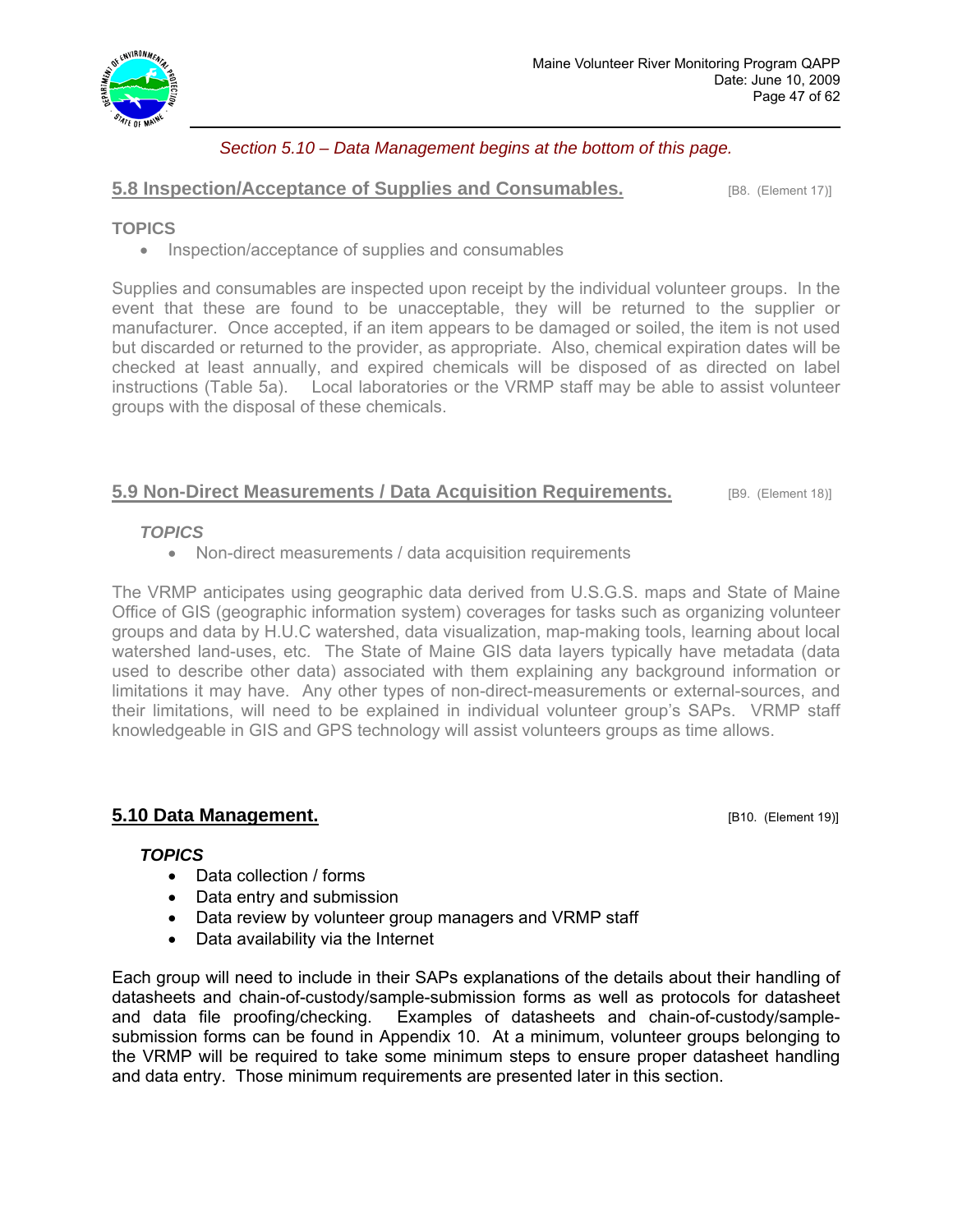

An overview of assistance that will be provided by EGAD staff to the VRMP is listed in Table 5b. (EGAD stands for Maine DEP's Environmental and Geographic Analysis Database.)

#### \* \* \* \* \* \* \* \* \* \* \* \* \* \* \* \* \* \* \* \* \* \* \* \* \* \* \* \* \* \* \* \* \* \* \* \* \* \* \* \* \* \* \* \* \* \* \* \*

#### **Table 5b. EGAD Staff Support for the VRMP.**

DEP-EGAD staff will be creating a process to assist VRMP staff with reviewing, validating, and uploading volunteer-group water quality data into the EGAD database.

Key data management and QA/QC support that will be provided to the VRMP by EGAD staff includes:

- i. Design a standardized water quality data import spreadsheet template for VRMP volunteer groups;
- ii. Facilitate the importing of volunteer data, via "pre-EDD" (pre-Electronic Data Deliverable) spreadsheets, forwarded to and reviewed by VRMP staff;
- iii. Assist VRMP staff with some aspects of electronic QA checks of data being uploaded to EGAD (e.g., data validation procedures utilizing computer database scripts programmed by EGAD staff); and
- iv. Create a standardized format and scripts for output of VRMP river data (e.g., tables, graphs, selected analysis), which will reduce the effort from VRMP to complete annual reports for individual rivers and streams.

\* \* \* \* \* \* \* \* \* \* \* \* \* \* \* \* \* \* \* \* \* \* \* \* \* \* \* \* \* \* \* \* \* \* \* \* \* \* \* \* \* \* \* \* \* \* \* \*

#### **A. Forms for Data Collection and Chain of Custody (Lab Sample Submission)**

VRMP volunteer water quality data will be entered onto standard field forms (which may be updated periodically, especially during initial years of the VRMP) (Appendix 5). (The VRMP has obtained input from some existing volunteer groups to gather feedback so that the VRMP datasheets will meet the needs of as many volunteer groups as possible. Alternatively, groups that insist using their own style of datasheets shall also fill out standardized VRMP forms in addition to any of their own datasheets.) These VRMP datasheet forms will include space for data elements that will be entered into the VRMP database; specific locations for QA/QC data collected by the volunteers; areas to record which parameters were sampled along with specific methods, equipment, and calibration types; and any other important notes or observations.

At volunteer training sessions (discussed elsewhere), volunteers will be encouraged to take the time to carefully enter and double-check data on the forms because this information could play a role in waterbody assessment and management actions. The Maine Lakes Program (MDEP and VLMP) has found that most individuals are more likely to double-check their form prior to submitting if their signature is required, thus VRMP forms will include a required signature line at the bottom. Volunteer groups will be queried by the VRMP if a form is not signed, and may possibly exclude data from inclusion into the VRMP database if a reasonable explanation for lack of signature is not provided.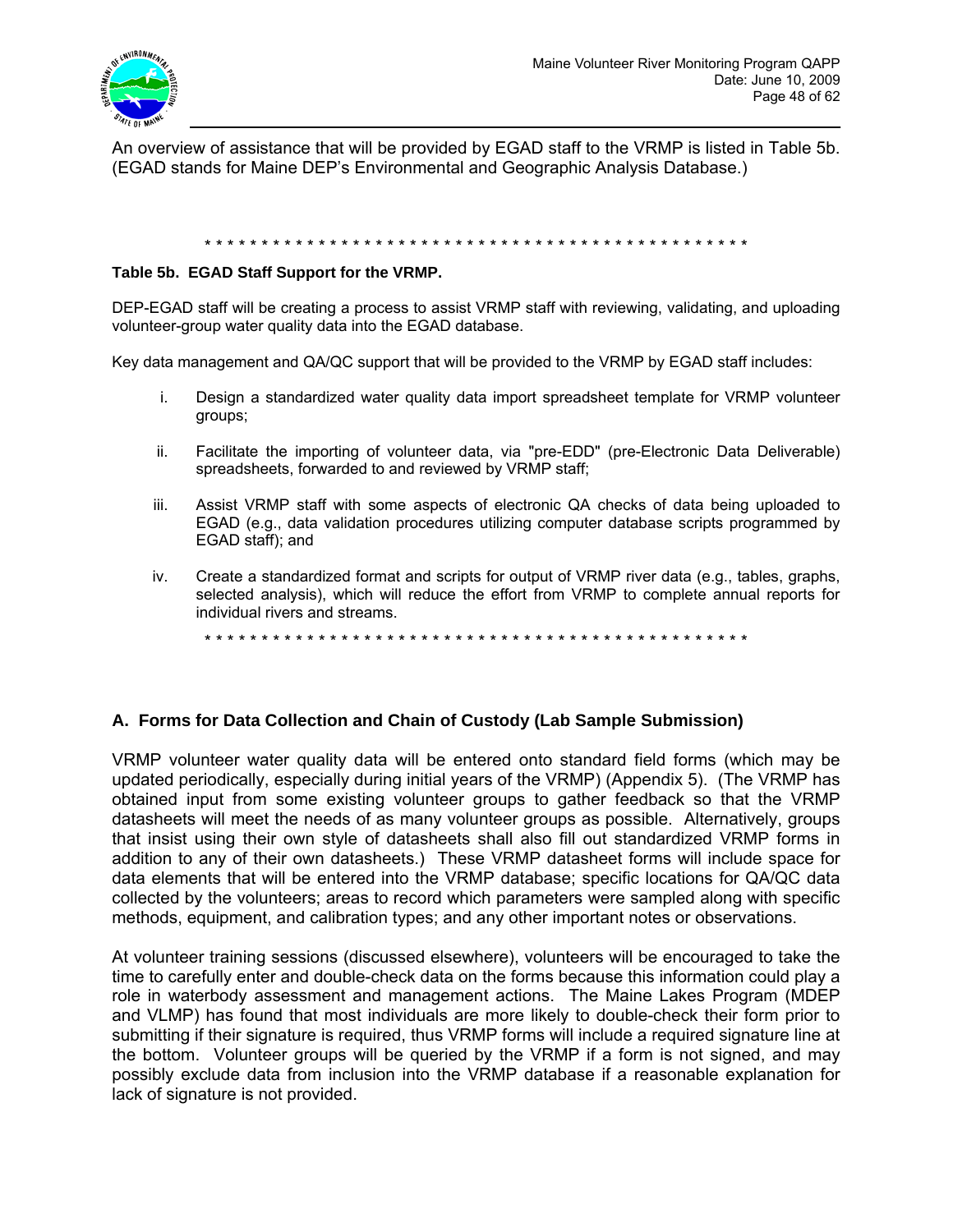

Original datasheets, along with chain-of-custody or sample-submission forms for (approved) laboratory analyses (if applicable), will be completed by members of the individual volunteer groups and will eventually reside as archives within the group's project files that are maintained by the group's leader or designee. Additionally, copies of these forms will be sent to and maintained by the VRMP at VRMP headquarters.

# **B-1. Data Input and Review – Volunteer Group Phase**

- Data will be input by the volunteer group's data management designee ("data manager") into a standardized, EGAD/VRMP-created water quality data import spreadsheet template called a "pre-EDD" (pre-Electronic Data Deliverable) spreadsheet. These simple spreadsheet templates will be in MS Excel format. The use of a template by VRMP groups will facilitate, speed up, and standardize the importing of volunteer data into EGAD. (*Note*: VRMP/EGAD may need to take special steps to create speciallytailored data import spreadsheets for a few of the already-existing volunteer groups who have been entering and storing data in a certain manner for many years. EGAD staff can create database scripts that can import data contained in these different style spreadsheets. It is, however, in the best interest of EGAD staff time to minimize the number of groups who receive this custom treatment. Existing groups will be encouraged to migrate towards the standardized spreadsheets by VRMP staff.)
- Prior to a volunteer group's submission of electronic water quality data spreadsheet to the VRMP (as described in item B-2), another member of the volunteer group (e.g., the group's leader or another member, but not the "data manager") will compare 100% of the group's original field data sheets to the data entered electronically into the "pre-EDD" datasheet template, to see if the records match. A review of field duplicate data and laboratory quality assurance information will also be conducted (this step can be done by the "data manager"). Any easily-fixed problems (e.g., "typos") will be corrected in the electronic files. More complicated problems will be documented in the "pre-EDD" datasheet template file in a location designated on the spreadsheet.
	- $\circ$  This volunteer group review of the data requires at least 2 people the data manager and another person.
- Data identified as problematic or incorrect will either be corrected (based upon writings on the data sheet), deleted, or flagged as "problematic" on the data spreadsheet so that VRMP staff can delete those specific data (or take other corrective steps) before the spreadsheet is uploaded into EGAD.
- The volunteer group's data manager will then sign the Chain of Custody portion of the VRMP field data sheet (Appendix 5) indicating that the data (quality assurance) review has been completed before passing on the data spreadsheet to the VRMP. Volunteer groups will be encouraged to review and submit water quality data as a single "batch" (package) once per year to the VRMP to maximize efficiency. Data spreadsheets may either be emailed or mailed to the appropriate recipient.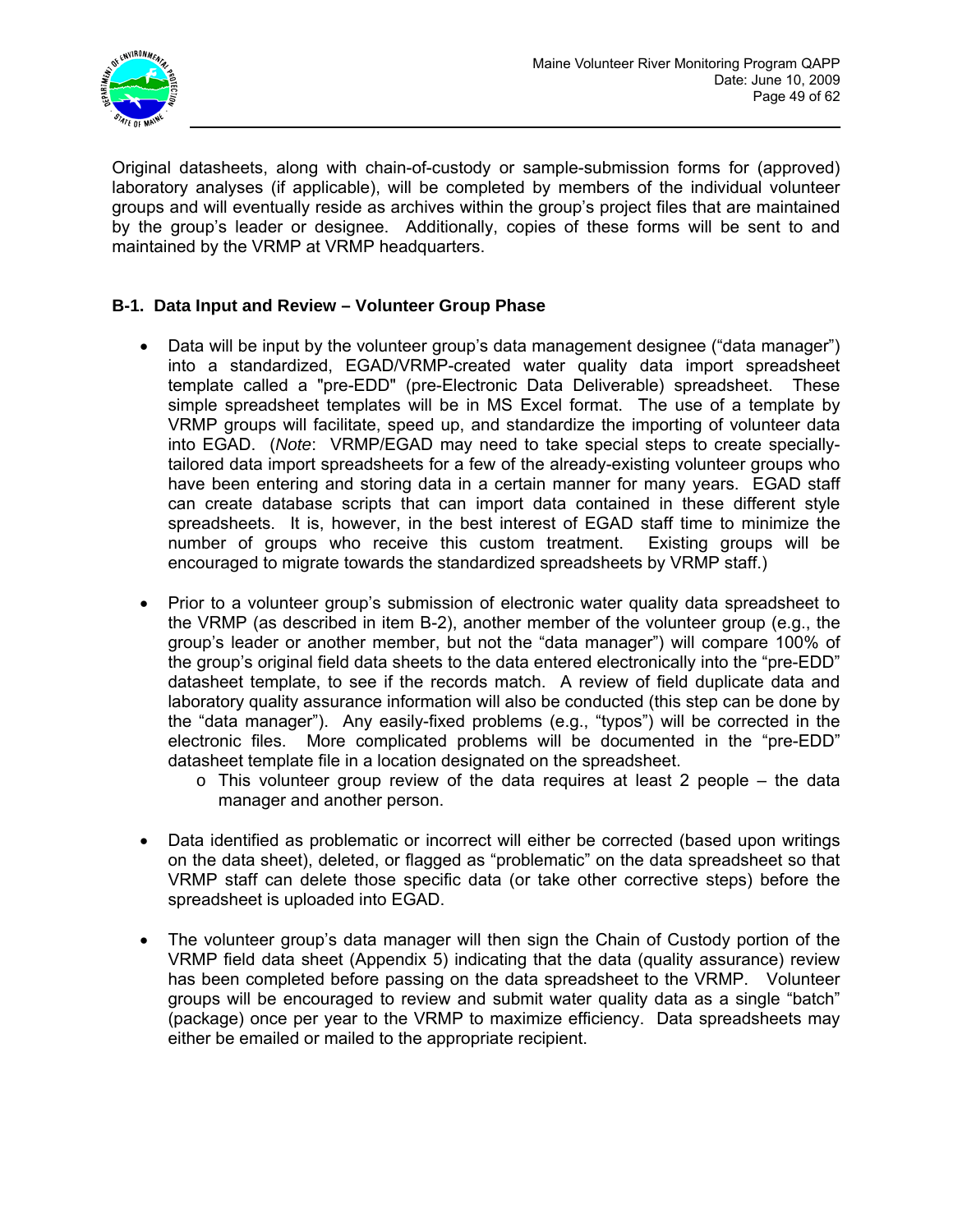

• Clean, readable copies of the original datasheet hardcopies will be passed along to the VRMP (item B-2) to accompany the electronic files. These hardcopies will eventually be archived in a VRMP file cabinet at VRMP headquarters.

*--- Continued on the next page ---*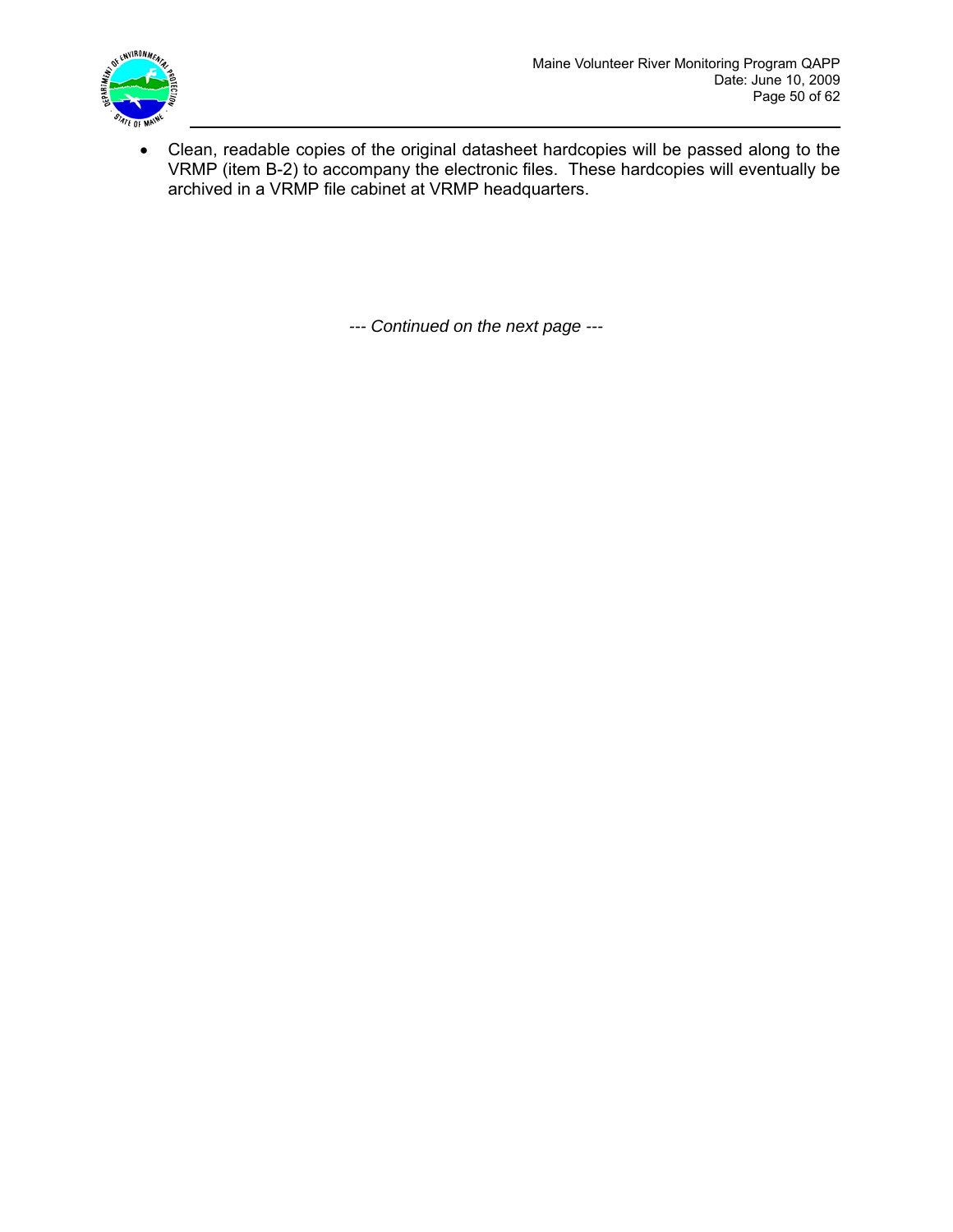

# *OPTIONAL – ITEM FOR FUTURE CONSIDERATION*

## **B-1-opt. Data Review – Regional Data Coordinator** *or* **Volunteer Group "Data Swap" Phase**

## *NOTE:*

- o *This step currently is considered optional under this version of the VRMP QAPP because it is expected in the early years of the VRMP that few, if any, people will volunteer to be regional data coordinators for the VRMP. Volunteer watershed groups and their members are expected to be the only volunteers participating in the VRMP during its early years.*
- o *This data review step (B-1b) may become implemented as the VRMP grows beyond 10-12 groups, in order to keep data review by VRMP staff (described in item B-2) manageable.*
- o *This data review step could potentially substitute for task B-1 for some volunteer groups in the future.*
- Prior to a volunteer group's submission of electronic water quality data spreadsheet to the VRMP, either a (volunteer) regional data coordinator or another volunteer group's data management designee will compare the group's data sheets and electronic data files to the best of their ability, as documented in their SAP, to see if the records match. A review of field duplicate data and laboratory quality assurance information will also be conducted. The data reviewer will compare 100% of the group's original data sheets to the data entered electronically into the "pre-EDD" datasheet template, to see if the records match.
- Data identified as problematic or incorrect will either be corrected (based upon writings on the data sheet), deleted, or flagged as "problematic" on the data spreadsheet so that VRMP staff can delete those specific data (or take other corrective steps) before the spreadsheet is uploaded into EGAD. This reviewer will document any data deletions and why they occurred, and then pass that documentation on to the VRMP.
- This data reviewer will then sign the Chain of Custody portion of the VRMP field data sheet (Appendix 5) indicating that the data review has been completed before submitting the data spreadsheet to the VRMP.
- Copies of the original datasheet hardcopies will be passed along to the VRMP to accompany the electronic files. These hardcopies will be archived in a VRMP file cabinet at VRMP headquarters. Data spreadsheets may either be emailed or mailed to the appropriate VRMP staff recipient (generally the program director).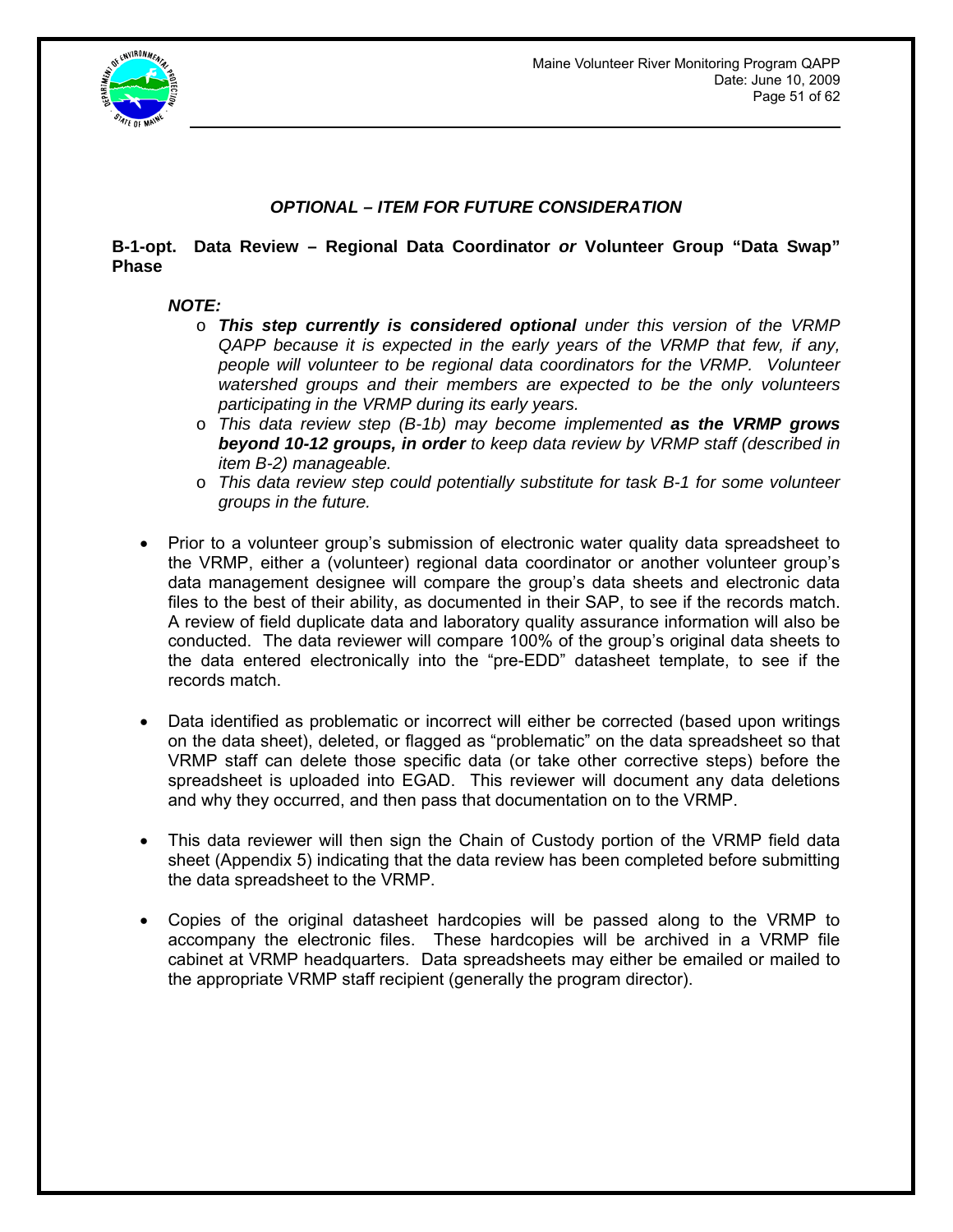

# **B-2. Data Review – DEP (VRMP, EGAD) Phase**

[[Some of the procedures related to data validation are also mentioned in sections 7.1 and 7.2.]]

- After a water quality datasheet has gone through the data review processes outlined in items B-1, the VRMP will then review the data. VRMP staff will compare the group's data sheets and electronic data files to see if the records match. A review of field duplicate data and laboratory quality assurance information will also be conducted. The data reviewer will compare 100% of the group's original data sheets to the data entered electronically into the "pre-EDD" datasheet template, to see if the records match. (As the VRMP grows beyond 10-12 groups, it may begin using the steps outlined in item B-1b instead, and then perhaps scale back the proportion of hardcopy and electronic data records that it reviews.)
- A summary of techniques that VRMP staff will use to identify possible data problems, as well as protocols for resolving problematic ("flagged") data, are provided in Table 5c.
- Data identified as problematic or incorrect will either be corrected (based upon writings on the data sheet and after checking with the volunteer group data manager) or excluded from uploading into EGAD. Details about dealing with problematic data are provided in section 7.2.
	- $\circ$  The VRMP will document any data exclusions and why they occurred, and then save that documentation in an electronic file dedicated to archiving the VRMP data review processes each year.
- VRMP staff will then sign the Chain of Custody portion of the VRMP field data sheet (Appendix 5) (and archive it in VRMP files) indicating that the data review has been completed.
- Copies of the original datasheet hardcopies will be archived in a VRMP file cabinet at VRMP headquarters. The paper files will be ordered by Hydrological Unit Code (HUC) watershed, then alphabetically by volunteer group name, and finally, within each volunteer group folder, by year.

## **C. Data Review Tracking**

• The Chain of Custody (COC) portion of the VRMP field data sheet (Appendix 5) will be the process used to track the various levels of data review discussed above. These COCs/field-sheets will be archived in a VRMP file cabinet.